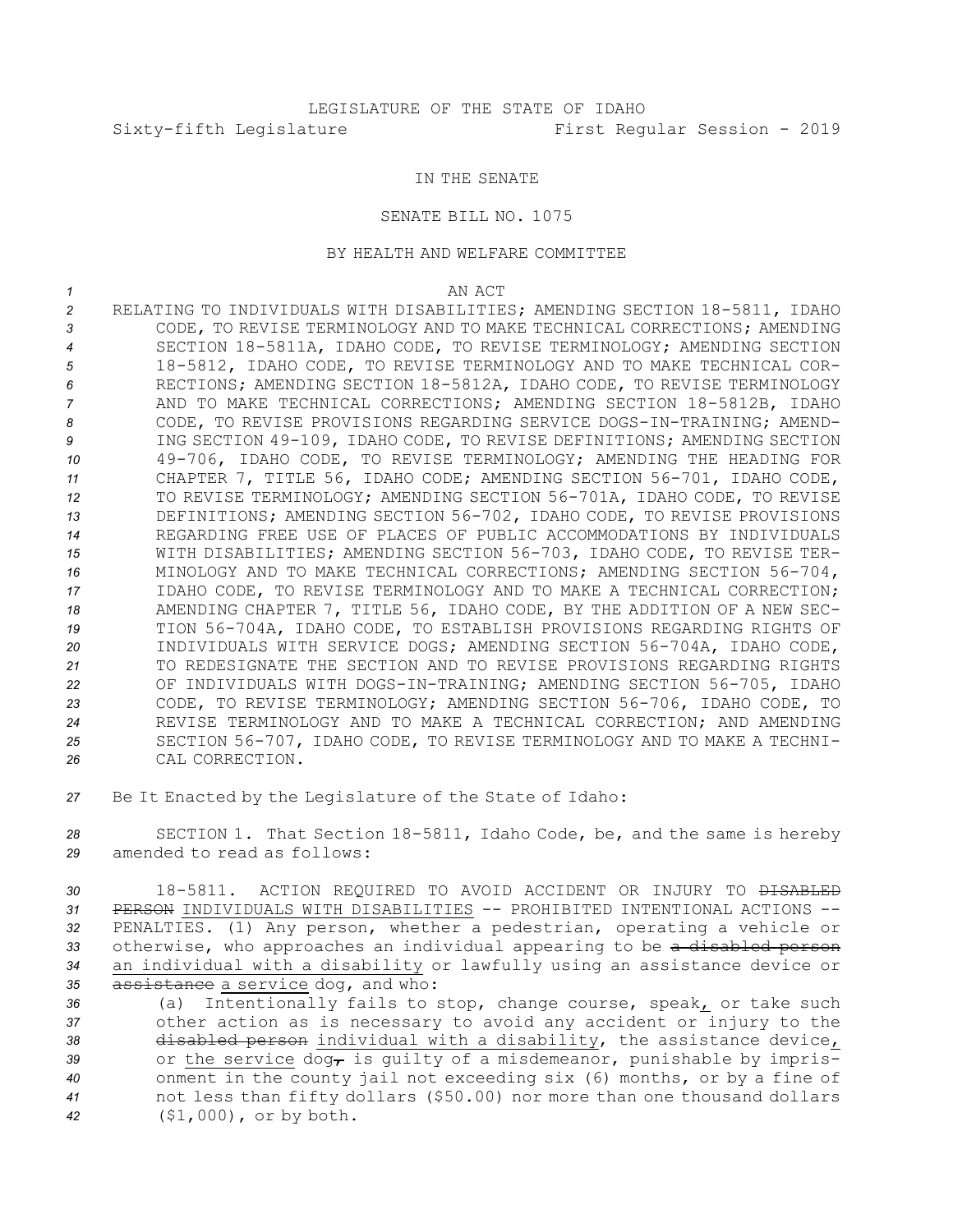(b) Intentionally startles or frightens such person's service  $\text{dog}_{\mathcal{T}}$  is guilty of <sup>a</sup> misdemeanor, punishable by imprisonment in the county jail not exceeding six (6) months, or by <sup>a</sup> fine of not less than fifty dollars (\$50.00) nor more than one thousand dollars (\$1,000), or by both.

 (2) Any person who, without justification, intentionally interferes with the use of an assistance <sup>a</sup> service dog or an assistance device by ob- structing, battering, or intimidating the user or the service dog<sub> $\tau$ </sub> is quilty of <sup>a</sup> misdemeanor punishable by imprisonment in the county jail not exceeding six (6) months, or by <sup>a</sup> fine of not less than fifty dollars (\$50.00) nor more than one thousand five hundred dollars (\$1,500), or by both.

*<sup>11</sup>* SECTION 2. That Section 18-5811A, Idaho Code, be, and the same is hereby *12* amended to read as follows:

 18-5811A. UNLAWFUL USE OF ASSISTANCE DEVICE, ASSISTANCE ANIMAL, OR SERVICE DOG. Any person, not being <sup>a</sup> disabled person an individual with <sup>a</sup> disability or being trained to assist disabled persons individuals with disabilities, who uses an assistance device, an assistance animal, or 17 assistance a service dog in an attempt to gain treatment or benefits as a 18 disabled person, an individual with a disability is quilty of a misdemeanor.

*<sup>19</sup>* SECTION 3. That Section 18-5812, Idaho Code, be, and the same is hereby *20* amended to read as follows:

*<sup>21</sup>* 18-5812. BATTERY TO DISABLED PERSONS AND ASSISTANCE ANIMALS, SERVICE *<sup>22</sup>* DOGS, AND DOGS-IN-TRAINING -- PENALTIES. (1) Any person who:

*<sup>23</sup>* (a) Permits any animal which that is owned, harbored, or controlled by *<sup>24</sup>* him to cause injury to or the death of any assistance animal, service 25 dog, or dog-in-training, is quilty of a misdemeanor.

 (b) Intentionally causes injury to or the death of any assistance animal, service dog, or dog-in-training is guilty of <sup>a</sup> misdemeanor pun- ishable by imprisonment in the county jail not exceeding one (1) year, or by <sup>a</sup> fine not exceeding five thousand dollars (\$5,000), or by both.

 (2) In addition to any other criminal or civil penalties provided for violation of this section, any person convicted under this section, regard- less of the form of judgment, shall be ordered to make full restitution to the owner or custodian of such dog for all veterinary bills, replacement, and other costs resulting from the injury or death of the dog.

*<sup>35</sup>* SECTION 4. That Section 18-5812A, Idaho Code, be, and the same is hereby *36* amended to read as follows:

 18-5812A. DISABLED PERSONS INDIVIDUALS WITH DISABILITIES MAY BE ACCOMPANIED BY ASSISTANCE SERVICE DOGS -- PENALTY FOR INTENTIONAL VIOLA- TION. (1) <sup>A</sup> disabled person An individual with <sup>a</sup> disability shall not be denied the use of any common carrier or public transportation facility or admittance to any hotel, motel, cafe, elevator, housing for sale or rent, or any other public place of public accommodation within the state of Idaho by reason of his being accompanied by an assistance <sup>a</sup> service dog. <sup>A</sup> disabled person An individual with <sup>a</sup> disability shall be entitled to have an assis-45 tance a service dog with him in such places and while using such facilities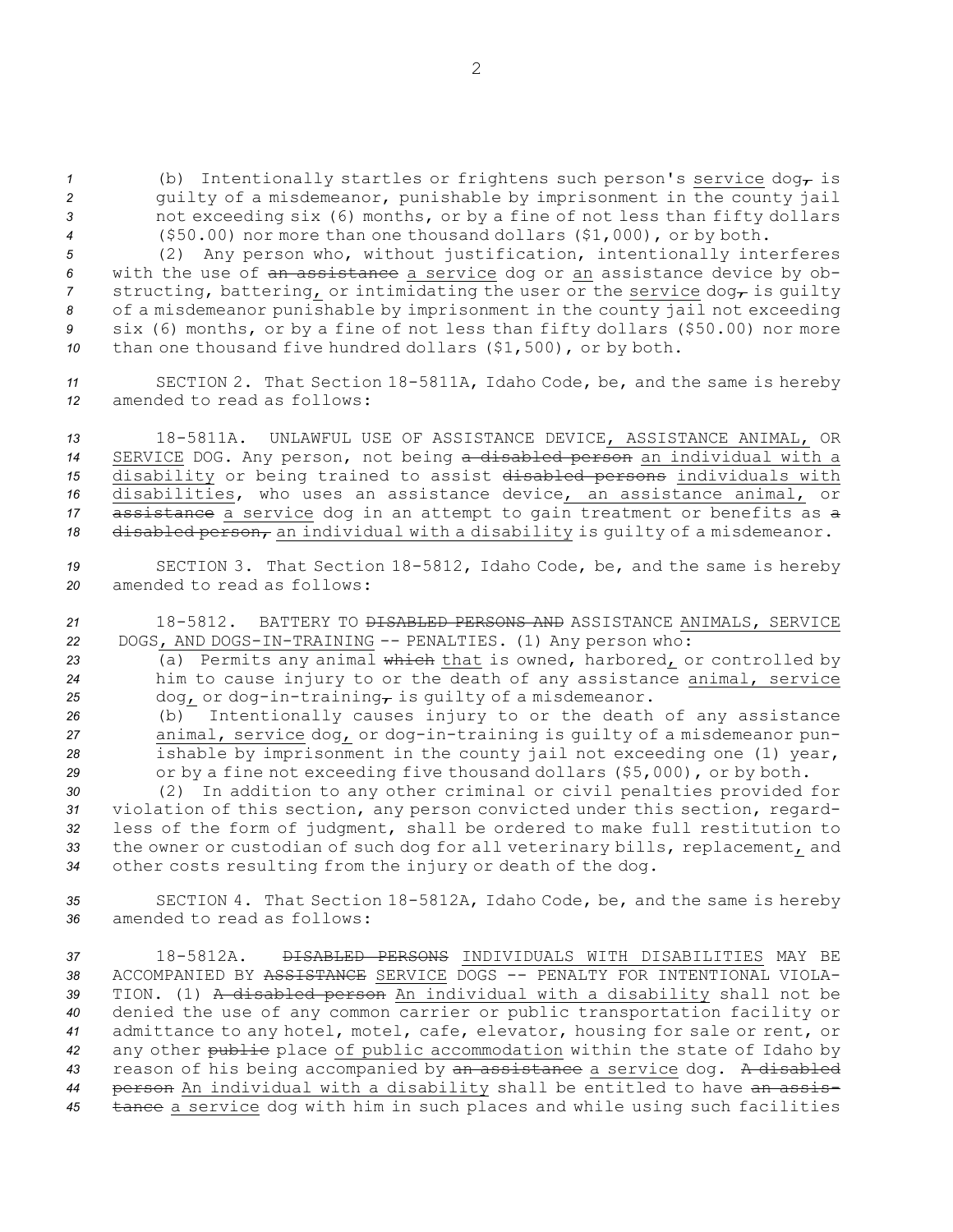*<sup>1</sup>* without being required to pay any additional charges for his assistance 2 service dog, but shall be liable for any damage caused by his assistance *<sup>3</sup>* service dog.

*<sup>4</sup>* (2) Any person, firm, association, or corporation or agent of any per-*<sup>5</sup>* son, firm, association, or corporation intentionally violating the provi-*<sup>6</sup>* sions of this section shall be guilty of <sup>a</sup> misdemeanor.

*<sup>7</sup>* SECTION 5. That Section 18-5812B, Idaho Code, be, and the same is hereby *8* amended to read as follows:

 18-5812B. PERSON MAY BE ACCOMPANIED BY AN ASSISTANCE A SERVICE DOG-IN- TRAINING -- LIABILITY. (1) <sup>A</sup> person shall not be denied the use of any common carrier or public transportation facility or admittance to any hotel, motel, cafe, elevator, or any other public place of public accommodation within the state of Idaho by reason of being accompanied by <sup>a</sup> dog-in-training. Such dog-in-training shall be properly leashed so that the person may maintain control of the dog.

*<sup>16</sup>* (2) Access to public places for dogs-in-training may be temporarily de-*<sup>17</sup>* nied if the dog is poorly groomed so as to create <sup>a</sup> health hazard or the person *<sup>18</sup>* accompanying the dog cannot maintain control of the dog.

19 (3) The person accompanying school or organization responsible for the dog-in-training shall be liable for any damages or injuries caused by the dog, and any third-party owner, lessor, or manager of the public property shall in no way suffer liability for damages or injuries caused by the dog- in-training. If the person accompanying <sup>a</sup> dog-in-training is <sup>a</sup> minor, the parents of the child shall be liable.

*<sup>25</sup>* (4) The dog-in-training shall be visually identified as <sup>a</sup> dog-in-*<sup>26</sup>* training as provided in section 56-701A, Idaho Code.

*<sup>27</sup>* SECTION 6. That Section 49-109, Idaho Code, be, and the same is hereby *28* amended to read as follows:

*<sup>29</sup>* 49-109. DEFINITIONS -- H. (1) "Habitual violator" means any person 30 who has a driving record which that shows a violation point count of eigh-*<sup>31</sup>* teen (18) or more points in any consecutive twenty-four (24) month period; *<sup>32</sup>* or twenty-four (24) or more points in any consecutive thirty-six (36) month *<sup>33</sup>* period.

*<sup>34</sup>* (2) "Hazardous material" means any material that has been designated as 35 hazardous under  $49 \text{ U.S.C. } \text{section } 5103$ <sub>r</sub> and is required to be placarded under 36 subpart F of 49 CFR part  $172<sub>T</sub>$  or any quantity of material listed as a select *<sup>37</sup>* agent or toxin under 42 CFR part 73.

 (3) "Hazardous waste" means <sup>a</sup> material that is subject to the hazardous waste manifest requirements of the EPA due to the type and quantity of the 40 material<sub>7</sub> or which that would be subject to these requirements absent an in- terim authorization to the state under title 40, code of federal regulations or which that includes in whole or in part polychlorinated biphenyls which 43 are regulated by title 40, code of federal regulations, part 761.

*<sup>44</sup>* (4) "Hearing aid dog." (See "Hearing impaired person," section *<sup>45</sup>* 56-701A, Idaho Code)

*<sup>46</sup>* (5) "Highway" means the entire width between the boundary lines of ev-*<sup>47</sup>* ery way publicly maintained when any part is open to the use of the public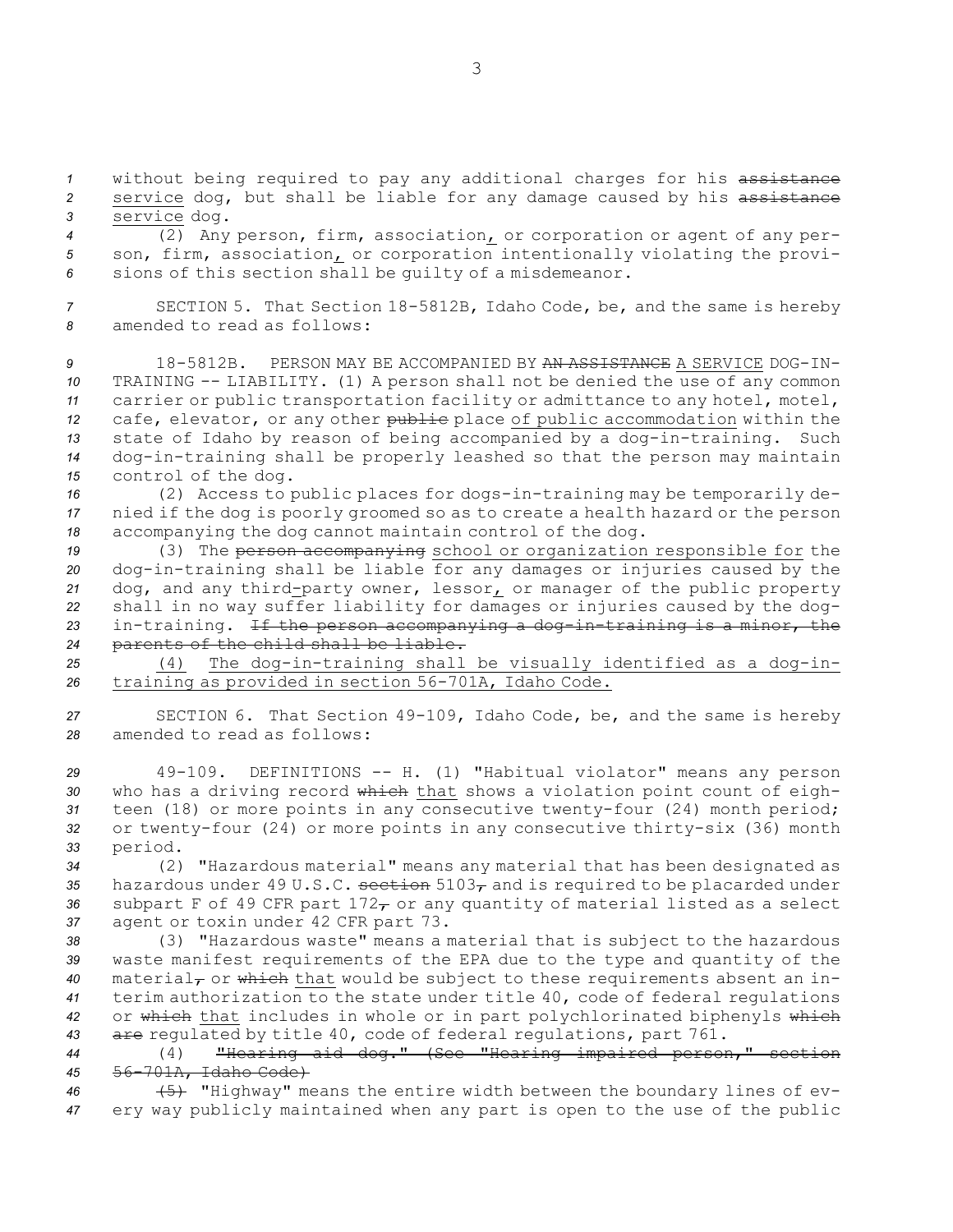*<sup>1</sup>* for vehicular travel, with jurisdiction extending to the adjacent property *<sup>2</sup>* line, including sidewalks, shoulders, berms and rights-of-way not intended *<sup>3</sup>* for motorized traffic. The term "street" is interchangeable with highway.

*<sup>4</sup>* (a) Arterial. Any highway designated by the local authority as part of *<sup>5</sup>* <sup>a</sup> major arterial system of highways within its jurisdiction.

 (b) Controlled-access. Any highway or roadway in respect to which own- ers or occupants of abutting lands and other persons have no legal right of access to or from the highway except at such points only or in such manner as may be determined by the public authority having jurisdiction over the highway.

 (c) Through. Any highway or portion of it on which vehicular traffic is given preferential right-of-way<sub> $\tau$ </sub> and at the entrances to which vehicu- lar traffic from intersecting highways is required by law to yield the right-of-way to vehicles on the through highway in obedience to <sup>a</sup> stop sign, yield sign, or other traffic-control device.

*<sup>16</sup>* SECTION 7. That Section 49-706, Idaho Code, be, and the same is hereby *17* amended to read as follows:

 49-706. BLIND AND/OR HEARING IMPAIRED PEDESTRIAN WITH A DISABILITY HAS RIGHT-OF-WAY. The driver of <sup>a</sup> vehicle shall yield the right-of-way to any blind pedestrian individual with <sup>a</sup> disability carrying <sup>a</sup> clearly visible white cane or accompanied by <sup>a</sup> guide dog or <sup>a</sup> hearing impaired person accom-panied by <sup>a</sup> hearing aid service dog.

*<sup>23</sup>* SECTION 8. That the Heading for Chapter 7, Title 56, Idaho Code, be, and *<sup>24</sup>* the same is hereby amended to read as follows:

- 
- 

## *25* CHAPTER 7 *26* RIGHTS OF THE BLIND AND PERSONS INDIVIDUALS WITH DISABILITIES

*<sup>27</sup>* SECTION 9. That Section 56-701, Idaho Code, be, and the same is hereby *28* amended to read as follows:

 56-701. POLICY OF STATE. It is the policy of this state to encourage and enable the blind, the visually impaired, the hearing impaired, and the otherwise physically disabled individuals with disabilities to participate fully in the social and economic life of the state and to engage in remunera-tive employment.

*<sup>34</sup>* SECTION 10. That Section 56-701A, Idaho Code, be, and the same is hereby *35* amended to read as follows:

*<sup>36</sup>* 56-701A. DEFINITIONS. As used in this chapter and chapter 58, title *<sup>37</sup>* 18, Idaho Code:

 (1) "Assistance device" means <sup>a</sup> cane or walking stick, predominantly white or metallic in color, with or without red tip, or <sup>a</sup> manual or motor- ized wheelchair or similar scooter, or other similar devices that enhance the safety or mobility of <sup>a</sup> disabled person.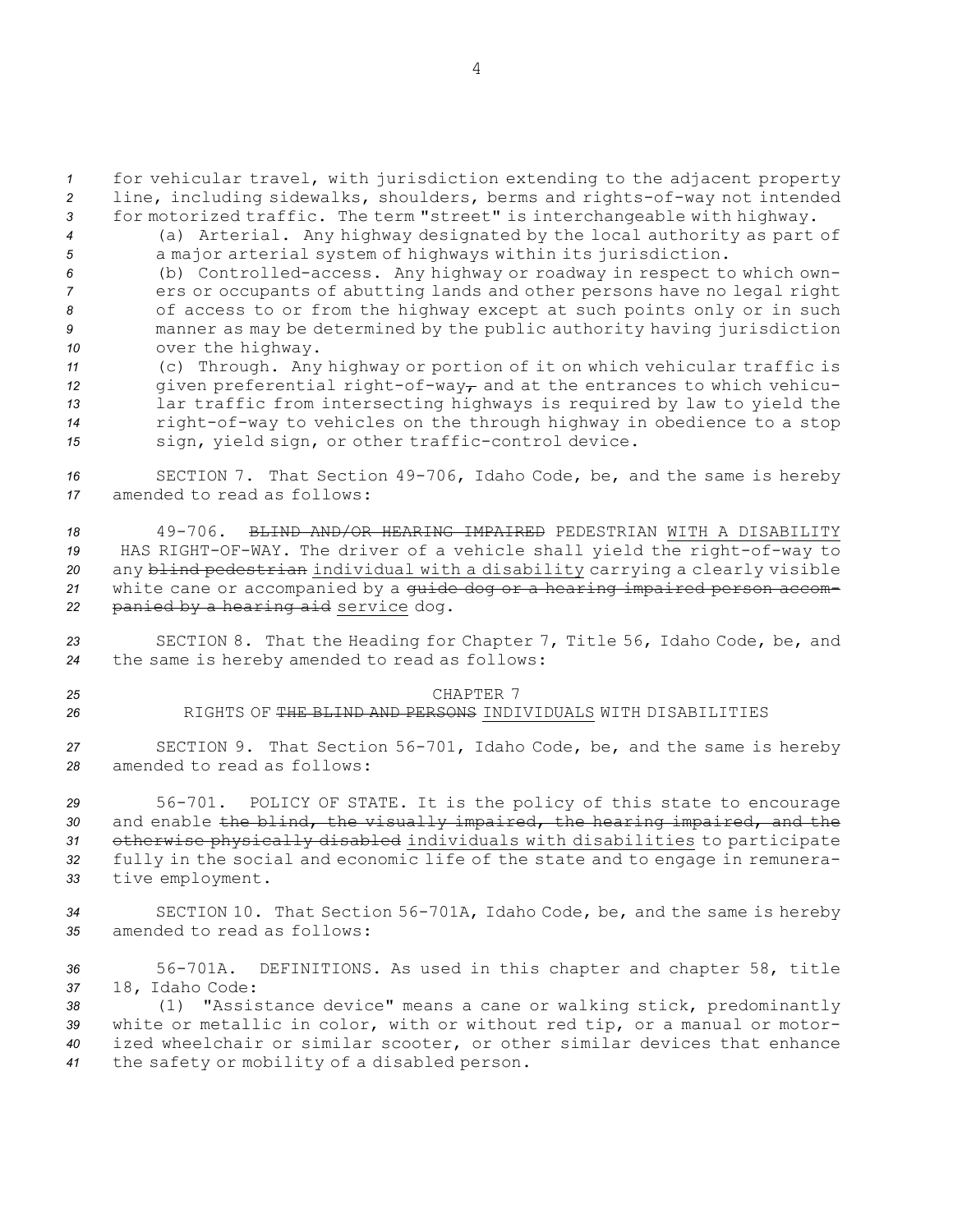(2) "Assistance dog" means <sup>a</sup> dog that has been trained as <sup>a</sup> guide dog for <sup>a</sup> blind or visually impaired person, <sup>a</sup> hearing dog for <sup>a</sup> hearing-impaired person, or <sup>a</sup> service dog for <sup>a</sup> disabled person. (3) "Disabled person" means <sup>a</sup> hearing, visually, mentally or physi- cally impaired person. (4) "Dog-in-training" means <sup>a</sup> dog being specifically trained to de- velop social, environmental, and other skills needed for admission to <sup>a</sup> training school or other program for assistance dogs work with or to per- form tasks for an individual with <sup>a</sup> disability. Dogs-in-training shall wear <sup>a</sup> jacket, collar, scarf, or other similar article identifying it as <sup>a</sup> dog-in-training. (5) "Guide dog" means <sup>a</sup> dog that has been specially trained to aid <sup>a</sup> par- ticular blind or visually impaired person. (6) "Hearing dog" means <sup>a</sup> dog that has been specially trained to aid <sup>a</sup> particular hearing-impaired person. (7) "Hearing-impaired person" means <sup>a</sup> person who has <sup>a</sup> hearing impair- ment manifested by <sup>a</sup> speech discrimination score of forty percent (40%) or more in the better ear with appropriate correction as certified by <sup>a</sup> licensed otologist, licensed audiologist, or the Idaho division of vocational reha- bilitation. (8) "Physically impaired person" means any person with any substantial physical disability that prevents normal participation in community or life activities as are available and participated in by persons with no such af- flictions or conditions of the same age and sex. (3) "Individual with <sup>a</sup> disability" means an individual who has <sup>a</sup> dis- ability as defined by the federal Americans with disabilities act, 42 U.S.C. 12101 et seq., and its implementing regulations. (4) "Place of public accommodation" shall have the same meaning as provided in the federal Americans with disabilities act, 42 U.S.C. 12101 et seq., and its implementing regulations. (95) "Service dog" means <sup>a</sup> dog that has been specially trained to aid <sup>a</sup> particular physically or mentally disabled person with <sup>a</sup> disability other than sight or hearing impairment is individually trained to do work or per- form tasks for the benefit of an individual with <sup>a</sup> disability, including <sup>a</sup> physical, sensory, psychiatric, intellectual, or other mental disability. Other species of animals, whether wild or domestic, trained or untrained, are not service animals for purposes of this chapter. The work or tasks per- formed by the service dog must be directly related to the individual's dis- ability. Examples of work or tasks include, but are not limited to, assist- ing individuals who are blind or have low vision with navigation and other tasks, alerting individuals who are deaf or hard of hearing to the presence of people or sounds, providing nonviolent protection or rescue work, pulling <sup>a</sup> wheelchair, assisting an individual during <sup>a</sup> seizure, alerting individu- als to the presence of allergens, retrieving items such as medicine or the telephone, providing physical support and assistance with balance and sta- bility to individuals with mobility disabilities, and helping persons with psychiatric and neurological disabilities by preventing or interrupting im- pulsive or destructive behaviors. The crime deterrent effects of an ani-mal's presence and the provision of emotional support, well-being, comfort,

5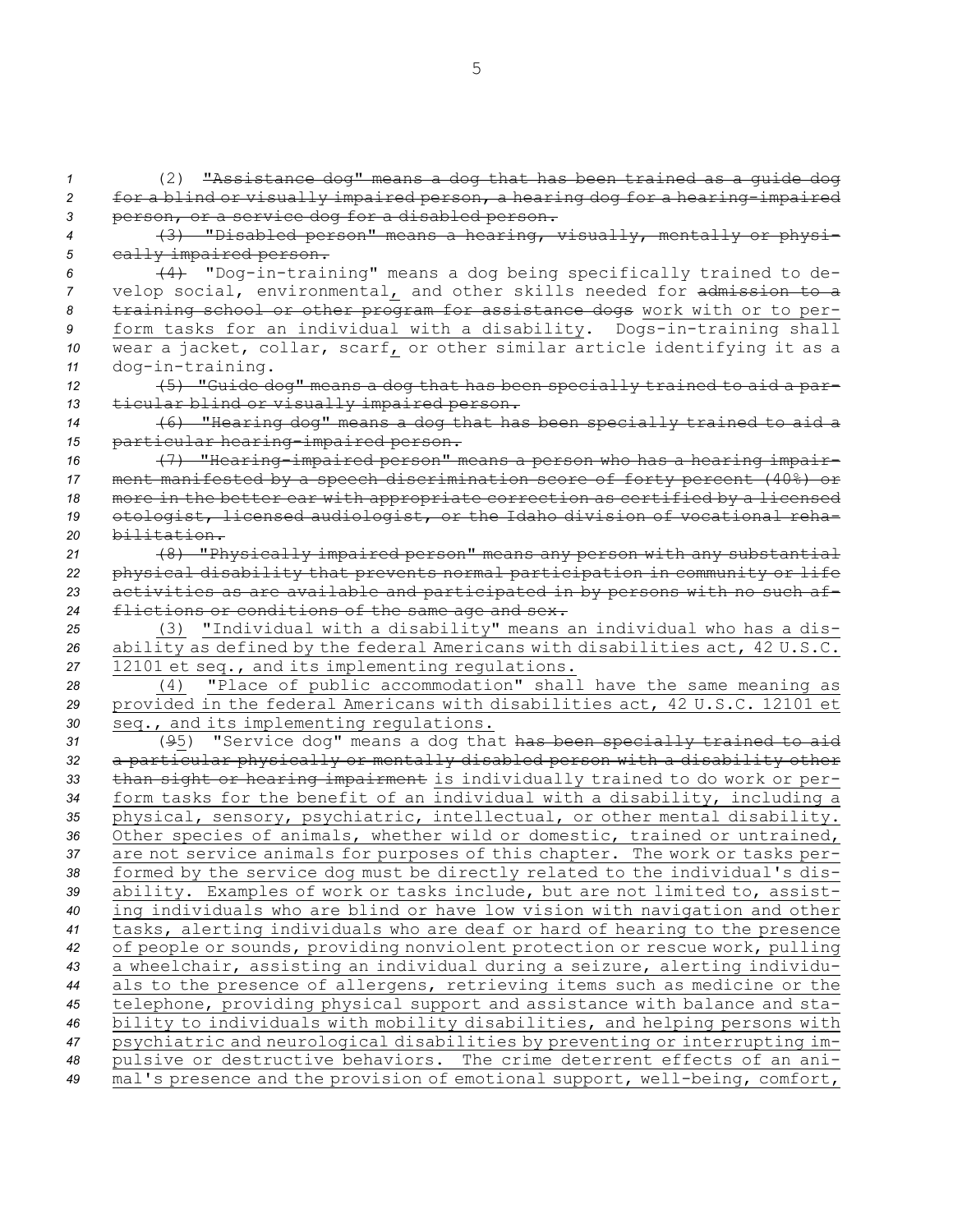*<sup>1</sup>* or companionship do not constitute work or tasks for the purposes of this *<sup>2</sup>* chapter.

 (10) "Visually impaired person" means any person who is blind, totally blind, partially blind or otherwise visually impaired, meaning such person has central visual acuity not exceeding 20/200 in the better eye, with cor- rected lenses, as measured by the Snellen test, or visual acuity greater than 20/200, but with <sup>a</sup> limitation in the field of vision such that the widest di- ameter of the visual field subtends an angle not greater than twenty (20) de-*9* grees.

*<sup>10</sup>* SECTION 11. That Section 56-702, Idaho Code, be, and the same is hereby *11* amended to read as follows:

 56-702. RIGHT TO FULL AND FREE USE OF STREETS, HIGHWAYS, PUBLIC BUILD- INGS AND PUBLIC FACILITIES. The blind, the visually impaired, the hearing impaired, and the otherwise physically disabled Individuals with disabili-15 ties have the same rights and privileges as the able-bodied general public to the full and free use of the streets, highways, sidewalks, walkways, public buildings, public facilities, and other public places of public accommoda-*18* tions.

*<sup>19</sup>* SECTION 12. That Section 56-703, Idaho Code, be, and the same is hereby *20* amended to read as follows:

 56-703. RIGHT TO FULL AND EQUAL ACCOMMODATIONS IN ALL COMMON CARRI- ERS, HOTELS, LODGING HOUSES, PLACES OF PUBLIC ACCOMMODATIONS OR OTHER PUB- LIC PLACES. The blind, the visually impaired, the hearing impaired, and the otherwise physically disabled Individuals with disabilities are entitled to full and equal accommodations, advantages, facilities, and privileges of all common carriers, airplanes, motor vehicles, and railroad trains, motor buses, streetcars, boats, or any other public conveyances or modes of trans- portation, hotels, lodging places, places of public accommodations, amuse- ment, or resort, and other places to which the general public is invited, subject only to the conditions and limitations established by law and appli-cable alike to all persons.

*<sup>32</sup>* SECTION 13. That Section 56-704, Idaho Code, be, and the same is hereby *33* amended to read as follows:

 56-704. RIGHT TO USE OF ASSISTANCE SERVICE DOG -- LIABILITY. Every disabled person An individual with <sup>a</sup> disability shall have the right to 36 be accompanied by an assistance a service dog<sub>r</sub> in any of the places listed described in section 56-703, Idaho Code, without being required to pay an extra charge for the assistance service dog; provided that he the individual shall be liable for any damage done to the premises or facilities by his the service dog.

*<sup>41</sup>* SECTION 14. That Chapter 7, Title 56, Idaho Code, be, and the same is *<sup>42</sup>* hereby amended by the addition thereto of <sup>a</sup> NEW SECTION, to be known and des-*<sup>43</sup>* ignated as Section 56-704A, Idaho Code, and to read as follows: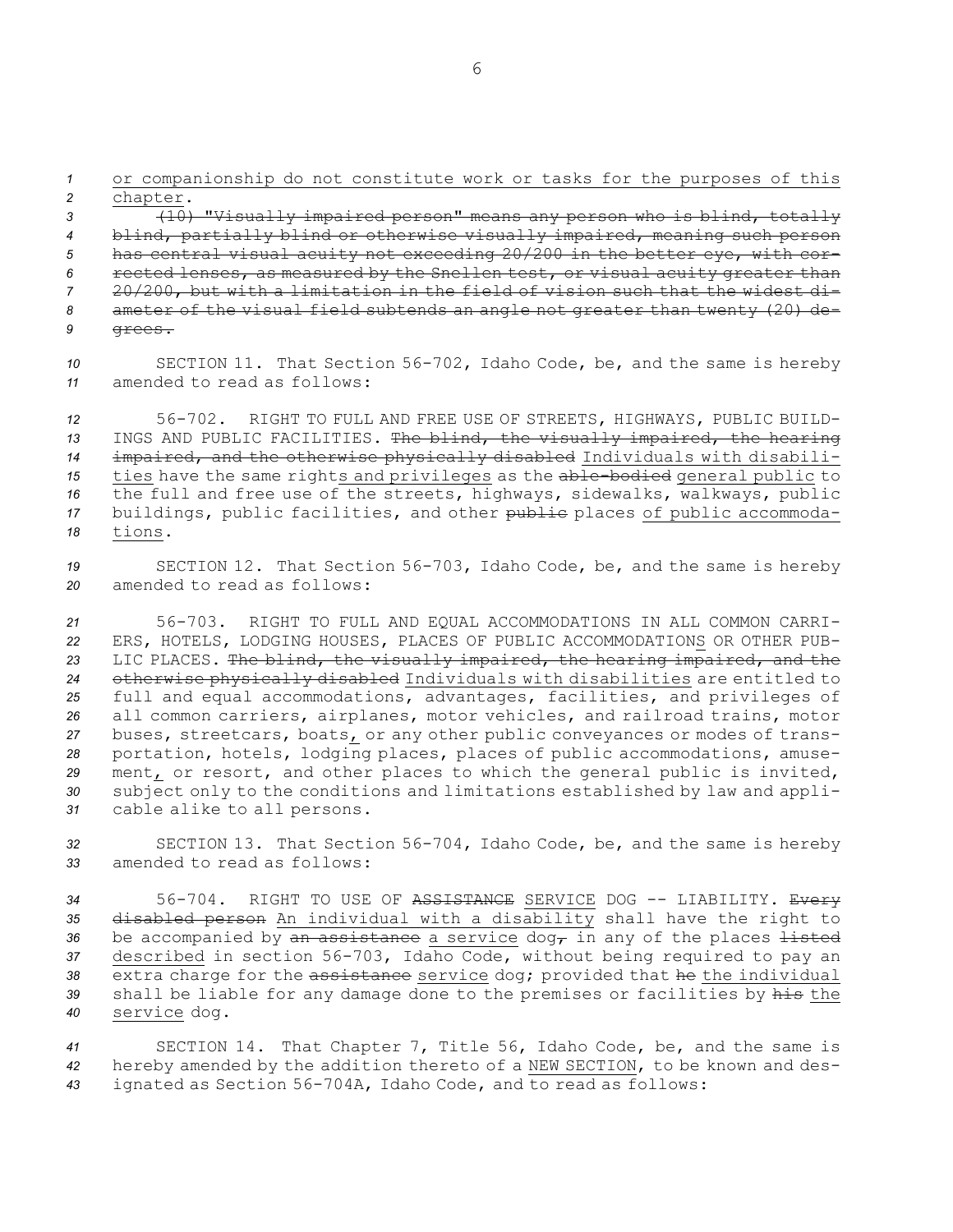56-704A. RIGHTS OF INDIVIDUALS WITH SERVICE DOGS. (1) General. A place of public accommodation shall modify its policies, practices, or pro- cedures to permit the use of <sup>a</sup> service dog by an individual with <sup>a</sup> disability or an authorized handler.

*<sup>5</sup>* (2) Exceptions. <sup>A</sup> place of public accommodation may ask an individual *<sup>6</sup>* with <sup>a</sup> disability to remove <sup>a</sup> service dog from the premises if:

*<sup>7</sup>* (a) The service dog is out of control and the service dog's handler does *8* not take effective action to control it; or

*<sup>9</sup>* (b) The service dog is not housebroken.

 (3) If <sup>a</sup> service dog is excluded from <sup>a</sup> place of public accommodation pursuant to subsection (2) of this section, then the place of public accom- modation shall give the individual with <sup>a</sup> disability the opportunity to par- ticipate in the service, program, or activity being offered without having the service dog on the premises.

 (4) <sup>A</sup> service dog shall be under the control of its handler. <sup>A</sup> service dog shall have <sup>a</sup> harness, leash, or other tether, unless the handler is un- able because of <sup>a</sup> disability to use <sup>a</sup> harness, leash, or other tether, or the use of <sup>a</sup> harness, leash, or other tether would interfere with the service dog's safe, effective performance of work or <sup>a</sup> task, in which case the ser- vice dog must otherwise be under the handler's control through voice control or other effective means.

 (5) Inquiries. <sup>A</sup> place of public accommodation shall not ask about the nature or extent of <sup>a</sup> person's disability but may make two (2) inquiries to determine whether an animal qualifies as <sup>a</sup> service dog. <sup>A</sup> place of public ac- commodation may ask: if the service dog is required because of <sup>a</sup> disability; and what work or task the service dog has been trained to perform. <sup>A</sup> place of public accommodation shall not require documentation, such as proof that the service dog has been certified, trained, or licensed as <sup>a</sup> service dog. <sup>A</sup> place of public accommodation may not make inquiries about <sup>a</sup> service dog when it is readily apparent that the service dog is trained to do work or per- form tasks for an individual with <sup>a</sup> disability, such as: the dog is observed guiding an individual who is blind or has low vision, pulling an individual's wheelchair, or providing assistance with stability or balance to an individ-ual with an observable mobility disability.

 (6) Access. Individuals with disabilities shall be permitted to be ac- companied by their service dog in all areas of <sup>a</sup> place of public accommoda- tion including, but not limited to, <sup>a</sup> common carrier, hotel, lodging house, or place where members of the public, participants in services, programs or activities, or invitees, as relevant, are allowed to go.

 (7) Surcharges. <sup>A</sup> place of public accommodation, including, but not limited to, <sup>a</sup> common carrier, hotel, lodging house, or other public place, shall not ask or require an individual with <sup>a</sup> disability to pay <sup>a</sup> surcharge, even if people accompanied by pets are required to pay fees or to comply with other requirements generally not applicable to people without pets. If <sup>a</sup> place of public accommodation normally charges individuals for the damage they cause, an individual with <sup>a</sup> disability may be charged for damage caused by the individual's service dog.

*<sup>48</sup>* SECTION 15. That Section 56-704A, Idaho Code, be, and the same is hereby *49* amended to read as follows:

7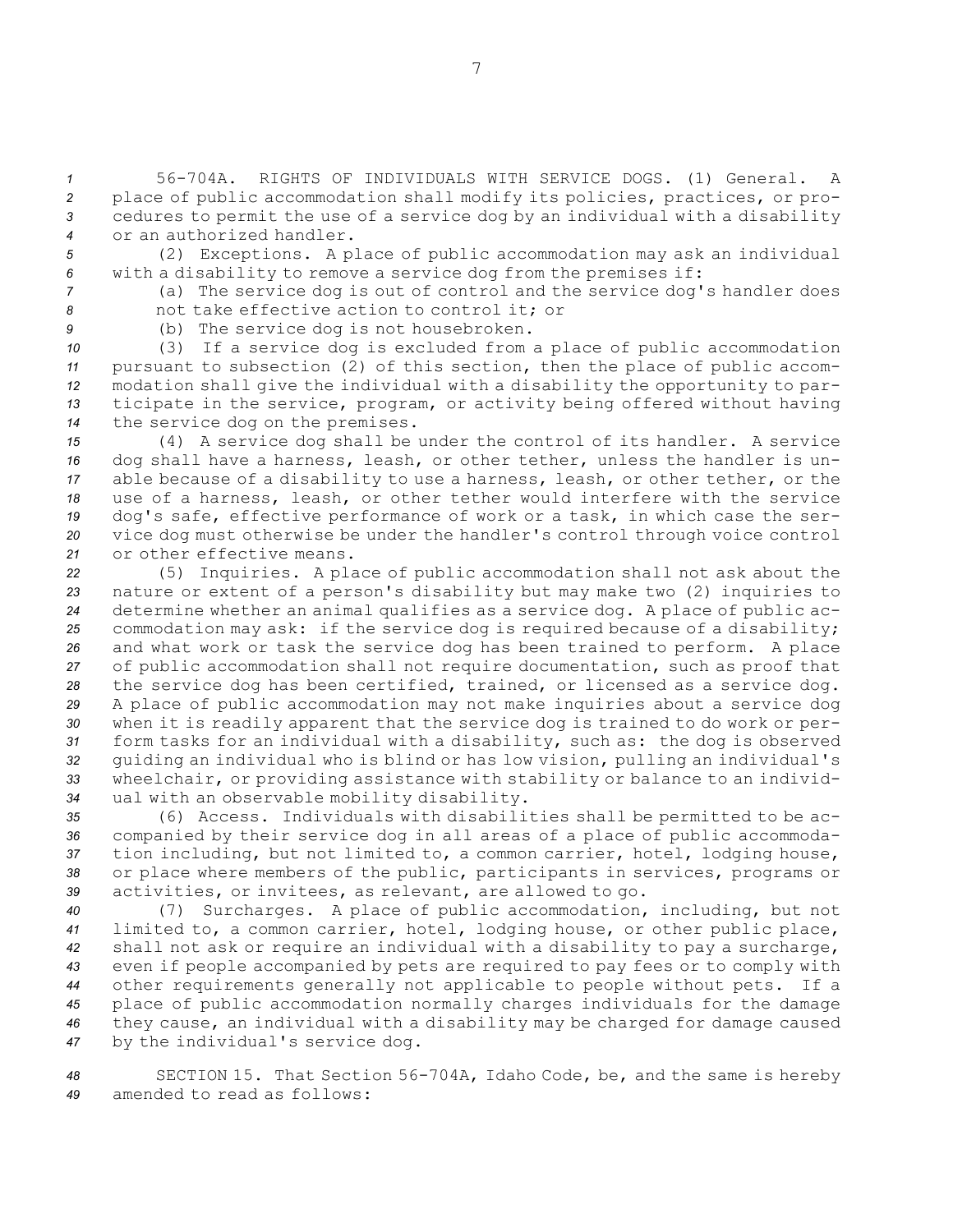*1* 56-704AB. RIGHTS OF PERSONS INDIVIDUALS WITH DOGS-IN-TRAINING -- *<sup>2</sup>* LIABILITY. (1) Every person individual with <sup>a</sup> disability who is specially 3 specifically training or socializing a dog for the purpose of being an assis-*<sup>4</sup>* tance <sup>a</sup> service dog shall have the right to be accompanied by the dog in any 5 of the places <del>listed</del> described in section 56-703, Idaho Code, without being *<sup>6</sup>* required to pay an extra charge for the dog if the accompaniment is part of 7 the dog's training or socialization to become an assistance a service dog.

 (2) Every individual who is not an individual with <sup>a</sup> disability but who is specifically training or socializing <sup>a</sup> dog for the purpose of being <sup>a</sup> service dog shall have the privilege to be accompanied by the dog in any of the places described in section 56-703, Idaho Code, without being required to pay an extra charge for the dog if the accompaniment is part of the dog's 13 training or socialization to become a service dog. The person individual accompanying the dog-in-training shall carry and upon request display an identification card issued by <sup>a</sup> recognized school for assistance service dogs or training dogs or an organization which that serves disabled per- sons individuals with disabilities. The dog-in-training shall be visually identified as <sup>a</sup> dog-in-training as provided in section 56-701A, Idaho Code. The person school or organization as identified on the identification card shall be fully liable for any damages done to the premises or facilities by the dog, and no liability to other persons shall be attached to the owner, 22 lessor, or manager of the property<sub> $\tau$ </sub> arising out of activities permitted by this chapter.

*<sup>24</sup>* SECTION 16. That Section 56-705, Idaho Code, be, and the same is hereby *25* amended to read as follows:

 56-705. CIVIL LIABILITY FOR INTENTIONAL VIOLATION OF STATUTES PRO- TECTING DISABLED PERSONS. Civil action may be brought against any person in- tentionally violating the provisions of section 18-5811, 18-5811A, 18-5812 or 18-5812A, Idaho Code, with judgment awarded upon proof of the elements to <sup>a</sup> preponderance of the evidence. As <sup>a</sup> part of any such civil judgment, <sup>a</sup> successful plaintiff shall be awarded punitive damages in an amount equal to all other damages suffered by the plaintiff, but in no event less than five hundred dollars (\$500). The failure of <sup>a</sup> disabled person to use an assis- tance device or assistance <sup>a</sup> service dog shall not be held to constitute nor be evidence of contributory negligence in any civil action.

*<sup>36</sup>* SECTION 17. That Section 56-706, Idaho Code, be, and the same is hereby *37* amended to read as follows:

 56-706. INTERFERENCE WITH RIGHTS OR ACTIVITIES -- PENALTY. Any per-39 son or persons, firm or corporation, or the agent of any person or persons, firm or corporation, who denies or interferes with admittance to or enjoy- ment of the public facilities enumerated in this chapter or otherwise inter- feres with the rights of <sup>a</sup> totally or partially blind, hearing impaired, or otherwise disabled person an individual with <sup>a</sup> disability under this chapter shall be guilty of <sup>a</sup> misdemeanor.

*<sup>45</sup>* SECTION 18. That Section 56-707, Idaho Code, be, and the same is hereby *46* amended to read as follows: